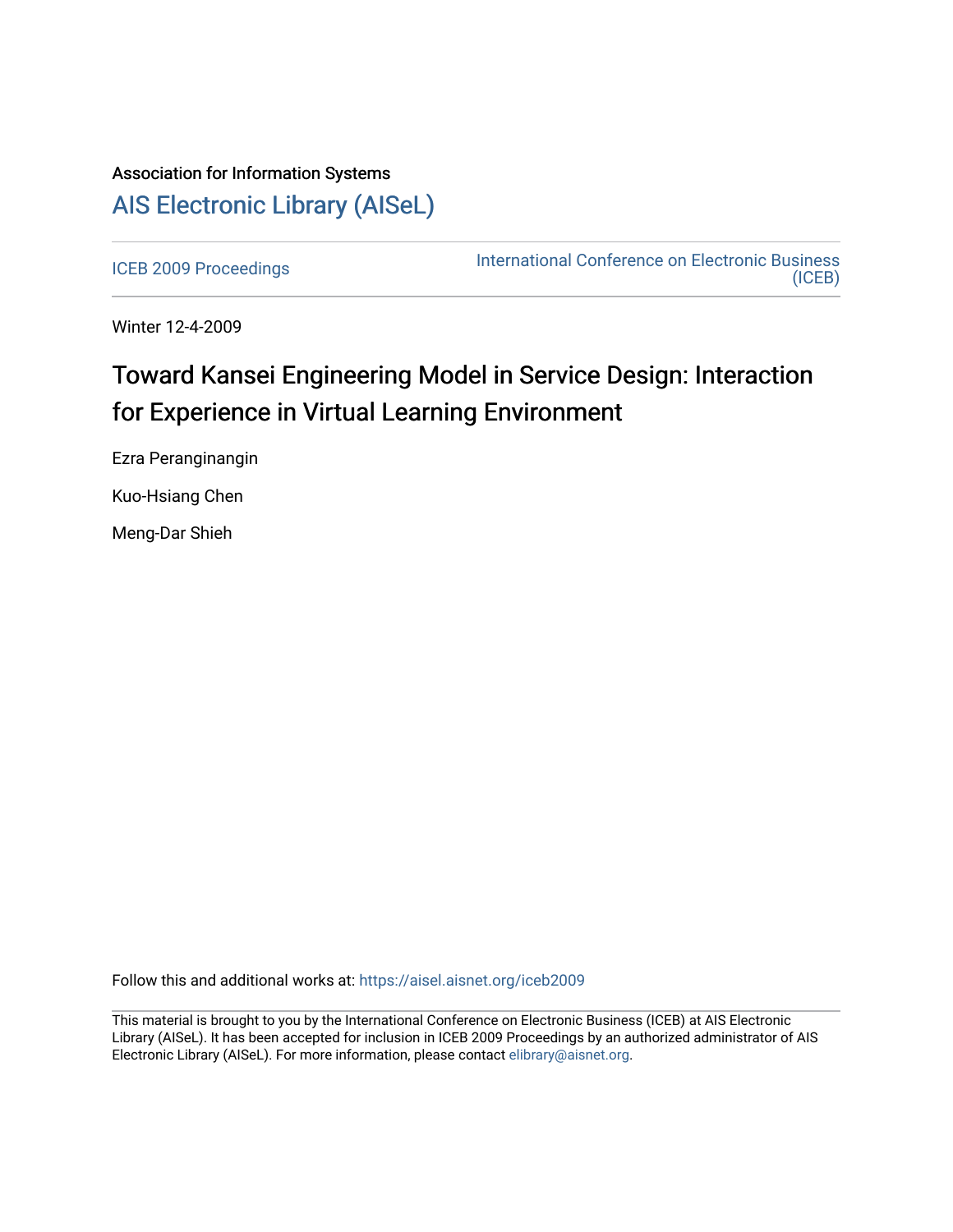# **TOWARD KANSEI ENGINEERING MODEL IN SERVICE DESIGN: INTERACTION FOR EXPERIENCE IN VIRTUAL LEARNING ENVIRONMENT**

Ezra Peranginangin<sup>1</sup>, Kuo Hsiang Chen<sup>2</sup>, and Meng-dar Shieh<sup>3</sup> Institute of Creative Industry Design<sup>1</sup> Industrial Design Department<sup>2,3</sup> National Cheng Kung University, Taiwan (R.O.C) <sup>1</sup>pa896701@mail.ncku.edu.tw; <sup>2</sup>kchen@mail.ncku.edu.tw; <sup>3</sup>mdshieh@mail.ncku.edu.tw

# **Abstract**

Service design is an emerging trend shifting from product design era. Internet provides effective and efficient service media reaching customer at the exact time. Online media has become social network providing wide opportunity for business, pleasures, and education. This study is focusing on applying kansei engineering model for service design in virtual learning environment (VLE) as learning is concerning with experiencing the process. Various virtual world studies discover that VLE can provide powerful experience in learning. On the other hand, learning styles and learning space potentially enhance experiential learning. Experiential learning theory defines learning process as transformation process from experience to knowledge. Experience is one of important element in service design principle. In addition, experience can be engineered by utilizing kansei engineering approach. Therefore, experience can be designed and engineered to achieve knowledge as service result. This study expected can guide service designers and learning curriculum designer in designing effective experiential learning method. The model developed from the analyzing and reviewing literature shows that kansei engineering can be utilized in experiential transformation process into knowledge and also in service in learning theory context.

**Keywords:** Kansei Engineering, Service Design, Experiential Learning Theory.

# **Introduction**

Service is new frontier in business, as providers expand and extend their core propositions to embrace and explore new opportunities. It is about experience as a whole package including expectation, needs, feelings, atmosphere, and environment. Design thinking takes into consideration those whole packages. Fundamental concept of service design is similar with product design concept. The difference between them only takes place on the form, where service is an intangible object. Customer expectation and experience are the focus of service

and product design. Kansei engineering, which has been developed in Japan, is an 'affective engineering" method to translate feelings and impression into form of product. This user-driven method has been proven can provide quality product that design feelings into product. This paper is transferring, adapting and extending Kansei engineering method to immaterial products. Virtual environment becomes the trend exchanging the web 2.0. The environment is promising to provide experience for the user better than web 2.0. Second life, built by Linden Lab, provides online learning such as e-mail and instant messaging. One of the virtual environments is Second Life. Numbers of universities and education organizations open their Second Life URL. Furthermore, many researchers have been performed in the context pedagogical. Some early research suggest that virtual world, in particular Second Life, may provide pedagogical advantages for specific learning styles and learning groups and for particular subject areas (Slator, Chaput et al. 2005; Bradshaw 2006; Roussou, Oliver et al. 2006; Community 2007).

# **Service Design**

In a service oriented business, high quality customer service is becoming a key differentiator for any kind of organizations. In order to keep customer loyalty high, fully content and committed services need to be useful, usable and desirable. Proactive service development directs to significant and strategically essential innovation value creation. Service design strategy determines the customer satisfaction and sales. High customer satisfaction will motivated the employee that is followed by improvement in productivity and efficiency. Service design is useful for any category of services.

A service is not just what customer get. It is a matter of how they get and how they feel about it. Organization created something that customer willing to pay. Customer may be internal or external; if external, the term consumer (or end user) will be used for clarification purposes. Some services consist of a single process, e.g.: dry cleaning. On the other hand there is service consist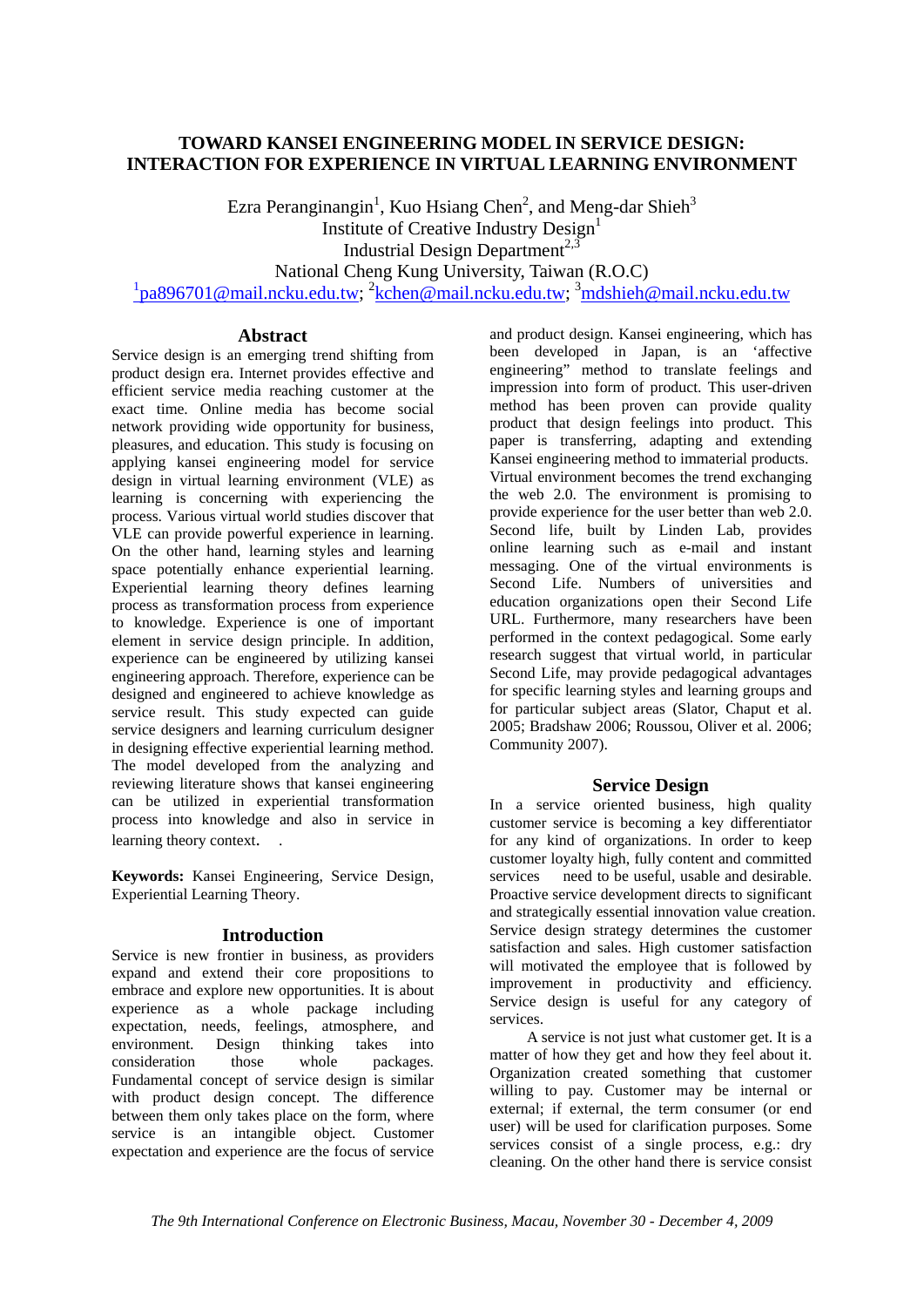of multiple services linked together. AT each process, transactions and interaction occur. The transactions typically consist of an input, procedures, resources and resulting output. The resources, such as people, machines, and the procedures, can be documented, learned or digitized in software code. Thus, it is an experience per se. Design thinking takes into consideration the whole services experience packages, there are needs, expectation, feelings, atmosphere, and environment. Like product service can be designed. Phillip Kotler define service as any activity or benefit that one party can give to another, that is essentially intangible and does not result in the ownership of anything. Its production may or may not be tied to physical product. Service

On the other hand design is a process to create value for people. According to Stefan Moritz, service design helps to innovate (create new) or improve (existing) services to make them useful, usable, and desirable for clients and efficient as well as effective for organizations. It is a new holistic, multidisciplinary integrative field. In addition, service design is the application of established design process and skills to development of new services. It is a creative and practical way to improve existing services and innovate new ones.

Relationship between organization as service provider and customer is separated by service interface boundary (Figure 1). In this boundary customer employ certain process or procedure represents by touchpoint. This point is a customer journey to experience the service. Efficient and effective customer journey will let service user to draw image toward the service their encounter.



Figure 1. Service Interface

#### **Kansei**

Kansei is Japanese word which develops from "kan" and "sei". In Japanese expression of Kansei is difficult to translate. It means approximately total emotions; however, it does not explain all of its aspect. The combination of these two words can be

interpreted as sensitivity, sensibility, feeling, or aesthetics (Schütte and Eklund 2005). Nevertheless, the definition of kansei, based on papers of international conference proceedings and academic journals, actually are still not unified. They are all close to each other. According to them, Kansei can be describe as follow (Lévy, Lee et al. 2007):

- Impression and sensitivity
- A Japanese [word] which corresponds to sensitivity of affection
- It includes several meanings on sensitive recognition, such as "human senses", "feelings", "sensitivity', and "psychological reaction".
- A Japanese term, seems very similar to the English idea of "experience design" and "emotion".

Kansei is usually described as a mental function, and more precisely as begin a higher function of the brain (Harada 1999). Kansei engineering is introduced to design community by works of Mitsuo Nagamachi on "Emotional Engineering", and Kenichi Yamamoto (President of Mazda Automotive Corporation), who used this term for the first time in 1986 (Lévy, Lee et al. 2007). Since the introduction of this method in Michigan University, Kansei Engineering is developed further by academician and industrial field. Therefore, several companies such as Mazda, Sharp, Wacoal, designed successful products by applied Kansei Engineering method. Kansei Engineering is "first and foremost a product development methodology, which translates customer's impressions, feelings and demands on existing products or concepts to design solutions and concrete design parameters. Secondly, it shows how Kansei is translated into design" (Schütte 2005).

#### **Kansei Engineering Concept**

The intention of Kansei Engineering is to produce a new product based on the consumer's feeling and demand (Nagamachi 1995). In order to achieve the aims, there are four points refer to this technology:

(1) How to induce and grasp the consumer's feeling (Kansei) regarding the artifact in terms of ergonomic and psychology,

(2) How to identify the design characteristics of the product from the consumer's Kansei,

(3) How to build Kansei Engineering as an ergonomic technology, and

(4) How to adjust product design to the current societal change of people's preference trend.

As an answer to those Kansei's purposes three styles of Kansei Engineering methodology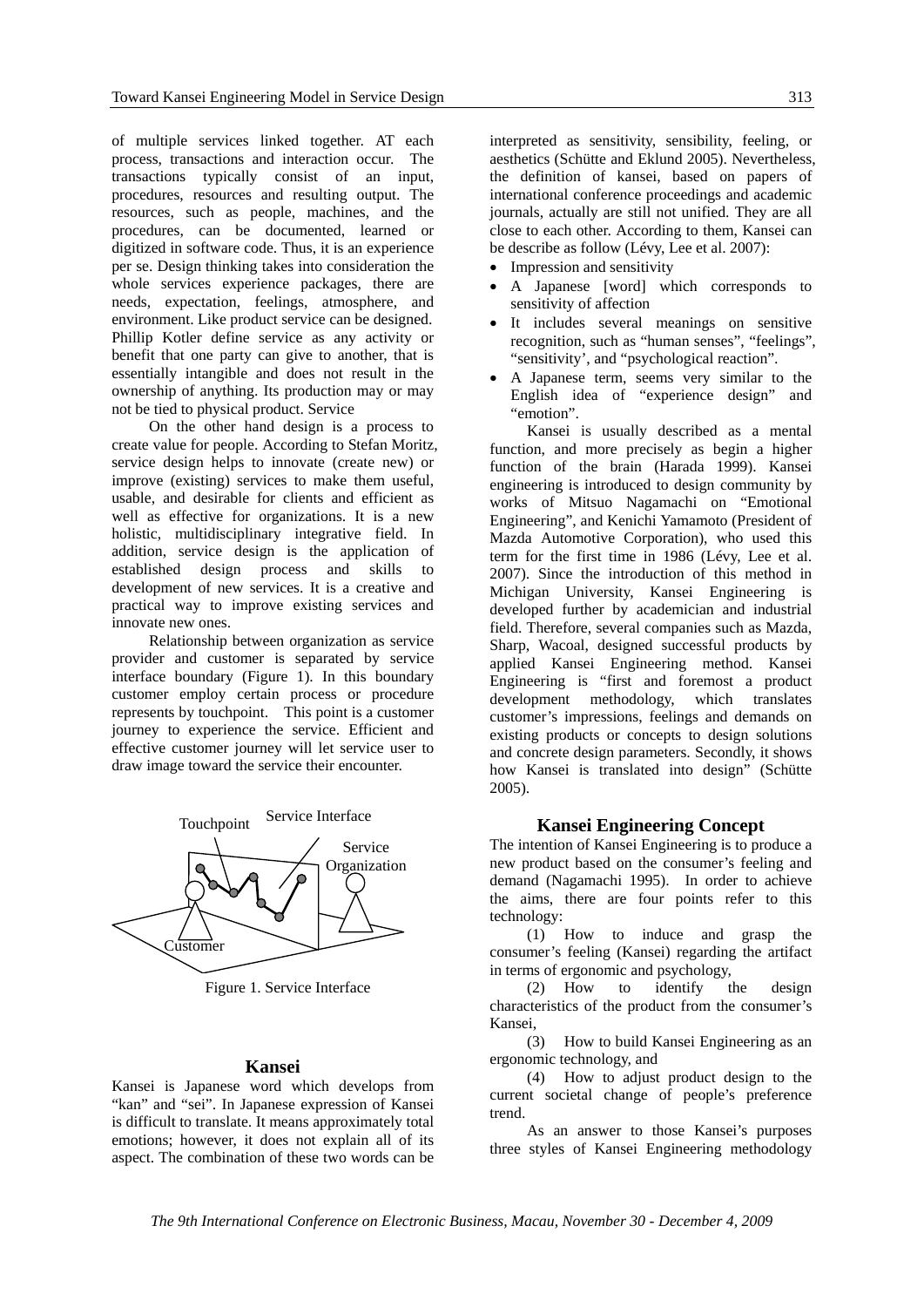are classified as follows (Nagamachi 1995):

Type I means category classification from zero-to nth-category,

Type II uses the computer system,

Type III utilizes a mathematical model to reason the appropriate ergonomic design.

Incorporating customer requirement and needs into product development process has become main focus in quality engineering. Various methods in product development have been invented to identify accurate customer requirement in product design. Kansei Engineering is the first method which involves emotion as an input in the product design process. Kansei Engineering doesn't have particular words in English; however, it can be interpreted as sensibility, feeling, or aesthetic. The main purpose of Kansei Engineering method is to help designers make decisions and emphasize on the design elements which make the product better suit to human feelings.

Schutte (2005) composed kansei engineering model to design feeling into product design (Figure 2). In this model, product can be described from two different perspectives: the semantic description and description of product properties. These two descriptions each span a kind of vector space. These two space have a relation which is analyze in the synthesize stage identifying which product properties evokes which semantic impact. Depart from this stage, it is possible to conduct validity test, including several types of post hoc analysis. The results of synthesis stage, both vector spaces are updated and synthesis stage is run again. When the iteration is satisfactory, the model can be built describing how the Semantic Space and Space of Product Properties are associated.

*Choosing the domain*. Choice of domain stage is selection of target market, market niche, and specification of new product. According to this information, product samples are collected representing the domain. In other words, this stage defines the domain and find representatives (product, drawing, samples, etc) covering as big as possible part of the domain.

*Spanning the semantic space.* The semantic space is the theoretical construction referring to C. E Osgood in the early 50ies (Osgood, Suci et al. 1957). His research question whether the way American citizen perceived political propaganda depended on semantic description. Utilizing semantic scale method it is possible to determine whether and to what content a verbal description is or acts as a sign for certain objects. Spanning the semantic space conducts by collecting number of words that describes the product in question as first step from available source such as literature, commercial, interview, opinions, etc. Then, categorize those words by selecting that are having

the highest impact on human's mind. Technically this can be done by conducting pilot study and making factor analysis or applying affinity diagram. Those words then combined with the unique image of the product that distinguishes the product from other competitors.



*Spanning the space of (product) properties*. This space is a description of product properties from the engineering point of view. The properties will be linked to the Kansei Words identified from semantic space. Example: if the product was candle, therefore, the product properties will be color, diameter, burning time, high, etc. Tools such as Pareto Diagram to classify the highest frequencies of product properties can be applied.

*Synthesis*. This stage is the most important pace in this Kansei Engineering Model. The unique of this step is connecting the product properties space with semantic space. The difference to other method is the data gathered from the customer and evaluated mathematically. This decreases inaccurate result since there are no subjective interpretations. Numbers of non mathematical and mathematical tools have been developed connecting product properties and semantic space, they are: Linear regression (Ishihara 2001), General Linear Model (GLM) (Arnold and Burkhardt 2001), Quantification Theory Type I (QT1) (Komazawa and Hayashi 1976), Neural Network (Ishihara, Ishihara et al. 1996), Genetic Algorithm (Nishino, Nagamachi et al. 1999), and Rough Set Analysis (Nishino, Nagamachi et al. 2001).

*Test of Validity and Iterations*. At this point of the Kansei Engineering Model it is possible to by using (Weinreich 1958) idea about semantic space. The idea is applying factor analysis from the data gathered and compares the results with Kansei Words delivered from Semantic Space. Among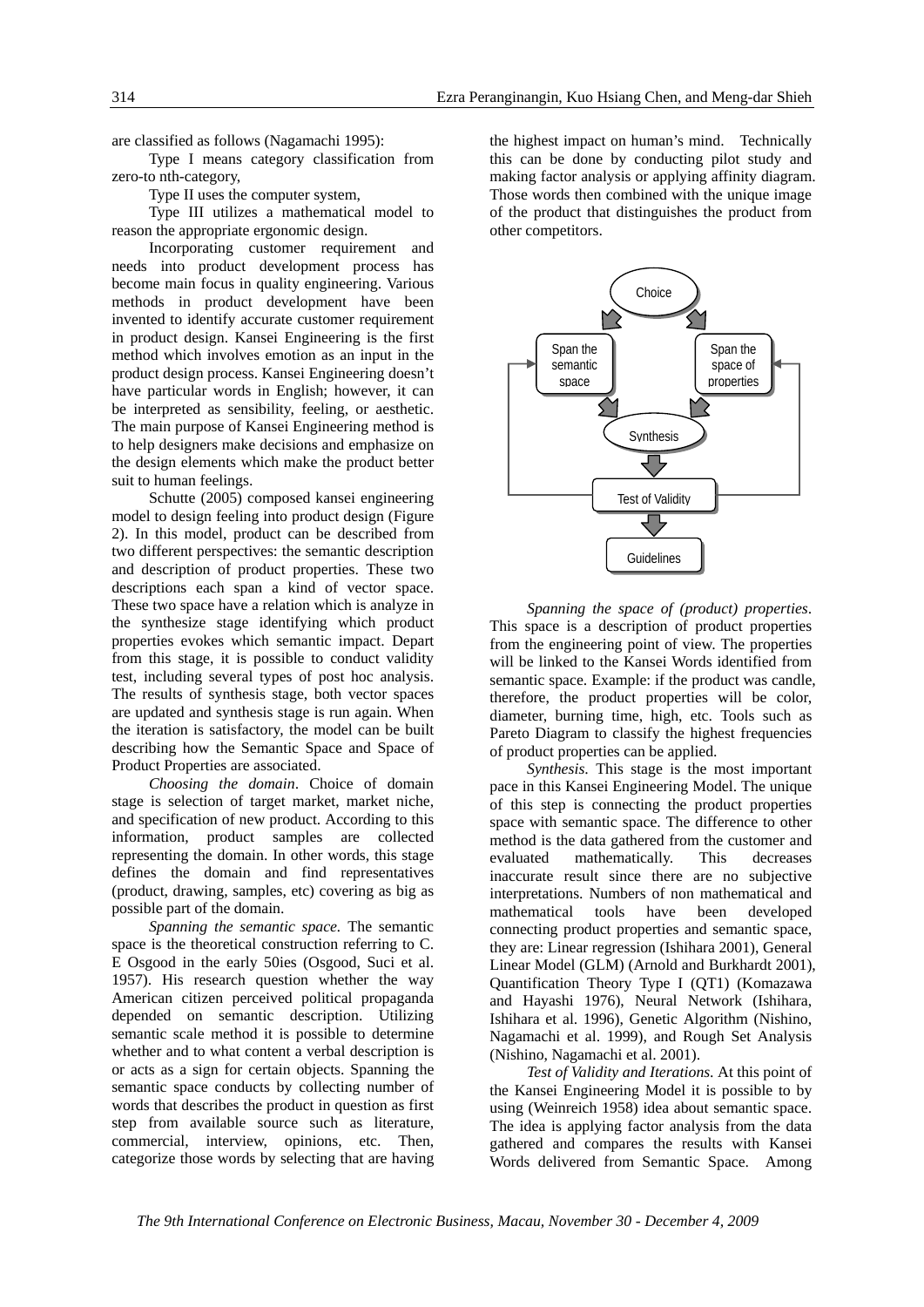those words, it is possible to filter the words along with product propserties that have no effect on Kansei. It is feedback to the Semantic and Product Properties Space.

*Guidelines* . When the validity stage provides satisfaction result, the data from the synthesis model can be presented as guidelines. This guidelines are function depending on the product and predict the kansei score for a certain word:.

*y kansei = f (product properties)* 

#### **Virtual World**

The vast growing of available internet connection assembled it as social interaction media. Millions of people access the internet establish friendships, buy and sell things, and also form large social networks and organizations. The shifting from Web 1.0 to Web 3D make it possible to create virtual space where people can do activity toward virtual things, such as trading virtual properties and assets.

Virtual world is a place where people "co-inhabit" with millions of other people simultaneously. Virtual worlds are not just games, as there are no levels, no scores, and there is no "game over". They exist in real time where individuals communicate, cooperate and collaborate with each other, like in real world. It can be assumed that the behavior of the users is very similar to real world behavior (Fetscherin and Lattemann 2007).

Users represent by avatar, build a business, establish a social club, marry a partner, or travel to exotic locations with other avatars. They use virtual money to purchase property, giving rise to realistic, integrated economies as more users participate in the Virtual Worlds. In some cases there is even a real exchange rate between the virtual money and a real currency as it is the case with Second Life (SL) with the Linden Dollar.

Recently there are many notable SL's challenges competitors, including Active Worlds, There, and newcomers such as Entropia Universe, Dotsoul Cyberpark, Weblo.com, Red Light Center, and Kaneva. The following tables comes from Oz (2005)1 compares three of the most discussed, well known, and well-established Virtual Worlds along various dimensions.

This manuscript is focusing on Second Life as an example of Virtual Worlds. According to collected data data of Linden Research's Grid Status, an analysis of Residents Online (RO) and Total Residents (TR) was performed for every hour for the period between August 2006 and March 2007. The daily of average of RO quadrupled from

1

6,000 to 24,000. This growth was correlated (coefficient of 0.75) and total residence grew twice as fast from 450,000 to 4 million. Forecasts using fitted second-degree polynomial trends projected a daily average of 150,000 residents online and 25 million total residences by March 2008.

One of application of virtual world is providing learning style and space in digital world. can be identified based on following features (Dillenbourg, Schneider et al. 2002):

A Virtual learning environment is a designed information space

A Virtual learning environment is a social space: educational interactions occur in the environment, turning spaces into places

#### **Analyzing Interaction for Experience in Virtual Learning Environment**

Experiential learning theory provides conceptual theory in transforming experience into knowledge through learning process. Experiential learning theory formed by six proposition (Kolb and Kolb 2005) that developed by prominent  $20<sup>th</sup>$  century scholars who gave experience a central role in theories of human learning and development – notably Hohn Dewey, Kurt Lewin, Jean Piaget, William James, carl Jung, Paulo Freire, Carl Rogers and others . The propositions are as follows:

(1) Learning is best conceived as a process, not in terms of outcomes. The quality of learning is determined by the process. It needs an interaction between learner and ecology of learning system. In the context of learning in virtual world, the learning interaction is different with learning in virtual world. Student and teacher are in the same level, since the avatar may be different with physical appearance with the representative. This situation bring forward the issue regarding level and ethic in cultural context. How the academician deals with ethic issues? How user from various study culture adapt to the virtual environment? What the tutor/teacher do to maintain the similar level between student and teacher in the virtual learning environment.

(2) All learning is relearning. Learning process should become facilitator to draws out students' beliefs and ideas about a topic so that they can be examined, tested and integrated with new, more refined ideas. It is a notion that learning process basically are seeing, listening, memorizing. Learner has original beliefs and perception toward particular knowledge and skill. Through process, all experience in learning, student is obtaining new knowledge, then, compare-connecting- conflictingadding with original knowledge they have. In this context, it needs to understand the effect of learning process in virtual world compare to the

<sup>1</sup> Source: http://oz.slinked.net/comparechart.php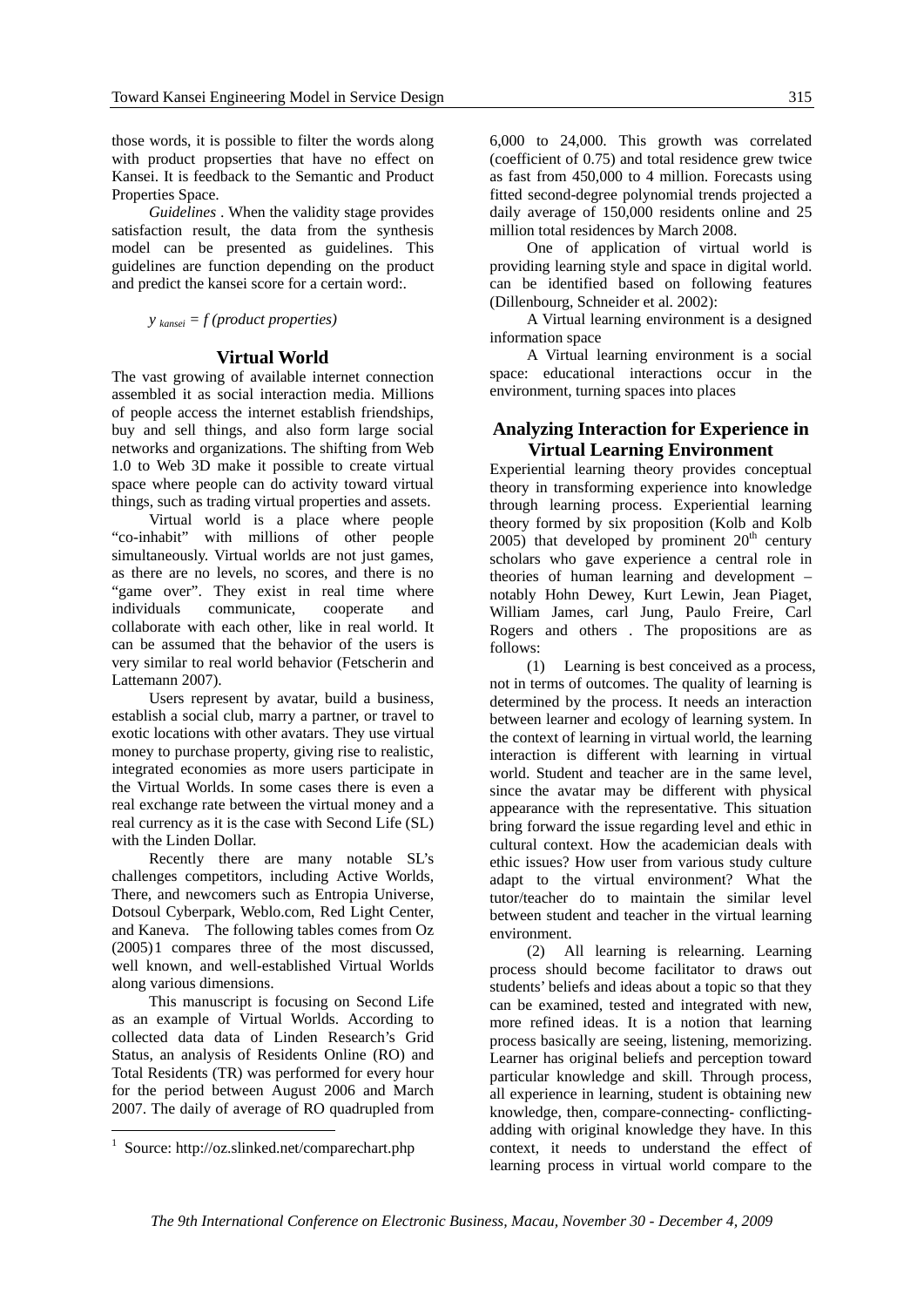real world. Since, the interaction between tutor and learner in real world so obvious so that tutor may identify the lack of understanding among student through learner behavior. On the other hand, student study in virtual world by following the teacher action in explaining theoretical knowledge. The atmosphere teacher created is important to bring student involve in understanding the knowledge. Learning atmosphere in virtual world is limited by computer graphic and user can perceive the environment through eyes. Therefore, virtual environment designer should consider about interactive design of virtual world that support learning atmosphere.

(3) Learning requires the resolution of conflicts between dialectically opposed modes of adaptation to the world. Driven factors of learning are conflict, differences, and disagreement. Those factors should solve by discussion where people involve together then brainstorming their opinion for solution. Interaction among learners or learner-tutor develops discussion's atmosphere support. In the real world, the environment quickly creates and academician can involve immediately. In virtual world, user bridge by desktop tools (such as computer screen, keyboard, and mouse) that develop the gap in interaction. The way to closing the gap should support by the technology aspect which focus on supporting the swift of the discussion flow in virtual world.

(4) Learning is a holistic process of adaptation to the world. Not just the result of cognition, learning involves the integrated functioning of the total person – thinking, feeling, perceiving, and behaving. This proposition describe clearly that environment play important role in learning process. Adaptation as one process in learning should accomplish quickly to achieve efficient and effective learning result. Virtual learning environment provide unlimited environment as long as computer coding can support it. The gap in interaction with virtual world environment limited by how the user presence and immersion in the virtual environment. Their<br>presence and immersion determine how presence and immersion determine how experiential learning process can transform experience into knowledge.

(5) Learning results from synergetic transactions between the person and the environment. In Piaget's terms, learning occurs through equilibration of dialectic processes of assimilating new experiences into existing concepts and accommodating existing concepts to new experience.

(6) Learning is the process of creating knowledge. Experiential Learning Theory proposes a constructivist theory of learning whereby social knowledge is created and recreated in the personal

knowledge of the learner. This stands in contrast to the 'transmission" model on which much current educational practice is based where preexisting fixed ideas are transmitted to the learner.

Above analyses describes that virtual have potentiality in delivering experience in learning. Serious game has been designed to help student in experiencing the learning encounter and let them educated, trained, and informed. In addition, interaction between user and environment is the important factor in creating ambient to support learning process. Therefore, in the future, virtual world as learning environment may be intensively use collaborates with learning activity world.

#### **References**

- [1] Allen, S., and Chandrashekar, A. 2000. Outs ourcing services: The contract is just the beg inning. Business Horizons. 43, 2 (April 200 0), 25-34.
- [2] Arnold, K., and D. Burkhardt. 2001. Kansei Engineering - From the Customers Point of View. Special Report LiTH-IKP-R-1226. Lin köping University, IKP.
- [3] Bradshaw, D. 2006. New practices in flexibl e learning: Virtual worlds - real learning! Pe dagogical reflections. Retrieved 17th Decemb er 2007, from http://virtualworlds.flexiblelear ning.net.au/reports/VWRL\_pedagog\_reflect.pd f.
- [4] The Schume Community, (2007). The schom e-NAGTY teen second life pilot final report: A summary of key findings and lessons lea rnt. (May 2007)The Open University. Retrie ved 8 August 2009 from http://kn.open.ac.uk /public/getfile.cfm?documentfileid=11344
- [5] Dillenbourg, P., Schneider D. K., et al. 2002. Virtual Learning Environments. In Proceedi ngs of the 3rd Hellenic Conference on Infor mation & Communication Technologies in E ducation. (Greece). Kastaniotis Editions.
- [6] Fetscherin, M., and Lattemann, C. 2007. Use r Acceptance of Virtual Worlds, An Explorat ive Study about Second Life. Report. Rollins College at Winter Park United States and P otsdam University at Potsdam Germany.
- [7] Harada, A. 1999. On the definition of Kanse i, In Modeling the Evaluation Structure of k ansei using Networked Robot. Report of Mo deling the Evaluation Structure of Kansei.15- 19.
- [8] Ishihara, S. 2001. Kansei Engineering Proce dure and Statistical Analysis. Workshop at I nternational Conference on Affective Human Factors Design. Singapore.
- [9] Ishihara, S., Ishihara K., Nagamachi, M., an d Matsubara, Y. 1996. Neural Network appr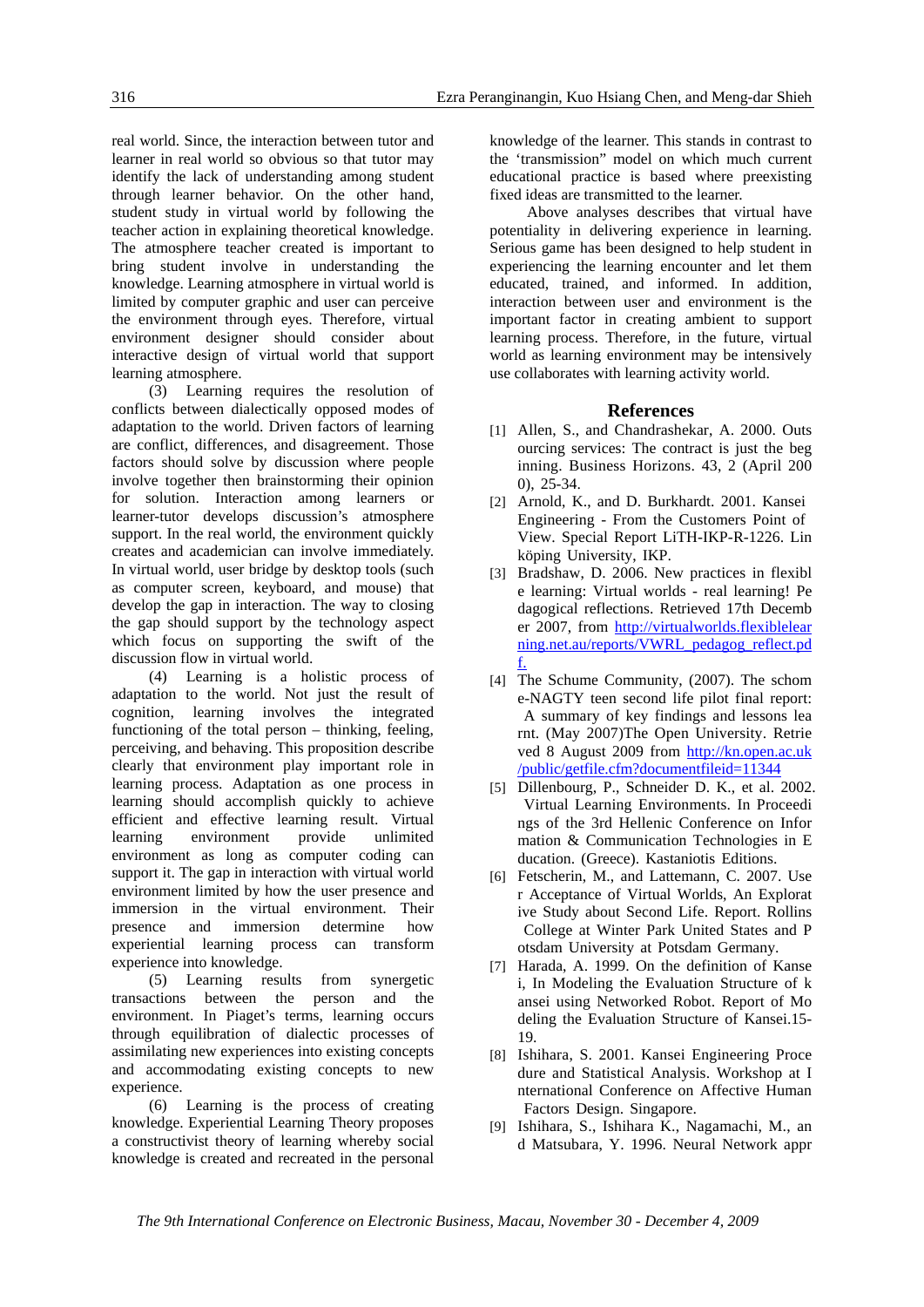oach for Kansei analysis on milk carton desi gn. Elsevier Science B. V.

- [10] Komazawa, T. and Hayashi, C. 1976. A Stat istical method for Quantification of Categori cal Data and its Applications to Medical Sci ence. Dombal, F. T., and Gremy, F. Ed, Nor th-Holland Publishing Company.
- [11] Leonard, G. B. 1968. Education and Ecstasy. New York, John Wiley.
- [12] Lévy, P., S. Lee, et al. 2007. On kansei and kansei design, a description of japanese des ign approach. In Proceeding of Conference o n International Association of Socities of De sign Research (Hongkong, China 12 – 15 N ovember 2007). IASDR '07. School of Desi gn, Hongkong Polytechnic University.
- [13] Ellram,L. M., Tate, W. L., and Billington, C. 2004. "Understanding and Managing the Se rvices Supply Chain." The Journal of Supply Chain Management 40,4 (November 2004). 17-32.
- [14] Moggridge, B. 2007. Designing Interaction. The MIT Press.
- [15] Nagamachi, M. 1995. Kansei Engineering: A new ergonomic consumer-oriented technolo gy for product development. International Jo urnal of Industrial Ergonomic 15 (April 200 2). 289-294. DOI: 10.1016/S0003-6870(02)0 0019-4
- [16] Nishino, T., Nagamachi, M. N, Ishihara, S., Ichitsubo, M., and Komatsu, K. 1999. Intern et Kansei Engineering System with Basic Ka nsei Database and Genetic Algorithm. In Pro ceedings of Conference on TQM and Human Factors, (Linköping, Sweden 15 -17 June 1 999) Centre for Studies of Humans, Technol ogy and Organization.
- [17] Nishino, T., M. Nagamachi, et al. (2001). R ough set analysis on Kansei evaluation of co lor. In Proccedings of International Conferen ce on Affective Human Factors Design (Sing apore 27-29 June 2001). Asean Academic Pr ess
- [18] Osgood, C. E., G. Suci, and Tannenbaum, P. 1957. The measurement of meaning. Univer sity of Illinois Press.
- [19] Roussou, M., M. Oliver, Slater, M. 2006. Th e virtual playground: an educational virtual r eality environment for evaluating interactivit y and conceptual learning. Virtual Reality 10, 3 (October 2006). 227-240. DOI=http://dx.do i.org/10.1007/s10055-006-0035-5
- [20] Schütte, S. (2005). Engineering Emotional V alues in Product Design - Kansei Engineerin g in Development. Doctoral Thesis. ISBN: 9 1-85299-46-4. Linköpings Universitet.
- [21] Schütte, S., and Eklund, J. 2005. Design of rocker switches for work-vehicles – An Appl

ication of Kansei Engineering. Applied Ergo nomics. 36,5 (February 2005) 557-567. DOI =DOI: 10.1016/j.apergo.2005.02.002

- [22] Schütte, S. T. W., Eklund, J., Axelsson, R. C., and Nagamachi, M. 2004. Concepts, met hods and tools in Kansei engineering. Theor etical Issues in Ergonomics Science 5, 3 (M ay 2004). 214 - 231. DOI=  $\frac{http://dx.doi.org/1}{http://dx.doi.org/1}$ 0.1080/1463922021000049980
- [23] Slator, B., Chaput, H., Cosmano, R., Dischin ger, B., Imdieke, C., and Vender, B. 2005. A multi-user desktop virtual environment for teaching shop-keeping to children. Virtual Reality. 9,1 (September 2005): 49-56. DOI= http://dx.doi.org/10.1007/s10055-005-0003-5
- [24] Sullivan, J. O., D. Edmond, et al. 2005. For mal description of non-functional service pro perties. Report. Business Process Manageme nt Group, Centre for Information Technolog y Innovation, Queensland University of Tech nology. Brisbane, Australia.
- [25] Weinreich, U., Ed. 1958. Travels through Se mantic Space. Semantic Differential Techniq ue. Chicago, Aldine Publishing Company
- [26] Arnold, K. and D. Burkhardt (2001). Kansei Engineering - From the Customers Point of View. Special Report LiTH-IKP-R-1226. Li nköping, IKP.
- [27] Bradshaw, D. (2006). "New practices in flex ible learning: VIrtual worlds - real learning! Pedagogical reflections.", Retrieved 17th Dec ember 2007, from http://virtualworlds.flexible learning.net.au/reports/VWRL\_pedagog\_reflec t.pdf.
- [28] Community, T. S. (2007). The schome-NAG TY teen second life pilot final report: A su mmary of key findings and lessons learnt.
- [29] Dillenbourg, P., D. K. Schneider, et al. (200 2). Virtual Learning Environments. Proceedi ngs of the 3rd Hellenic Conference "Inform ation & Communication Technologies in Ed ucation, Greece, Kastaniotis Editions.
- [30] Fetscherin, M. and C. Lattemann (2007). Us er Acceptance of Virtual Worlds, An Explor ative Study about Second Life.
- [31] Harada, A. (1999). On the definition of Kan sei, In Modeling the Evaluation Structure of kansei using Networked Robot. Report of M odeling the Evaluation Structure of KANSE I.
- [32] Ishihara, S. (2001). Kansei Engineering Proc edure and Statistical Analysis. Workshop at International Conference on Affective Huma n Factors Design. Singapore.
- [33] Ishihara, S., K. Ishihara, et al. (1996). Neura l Network approach for Kansei analysis on milk carton design. Elsevier Science B. V. .